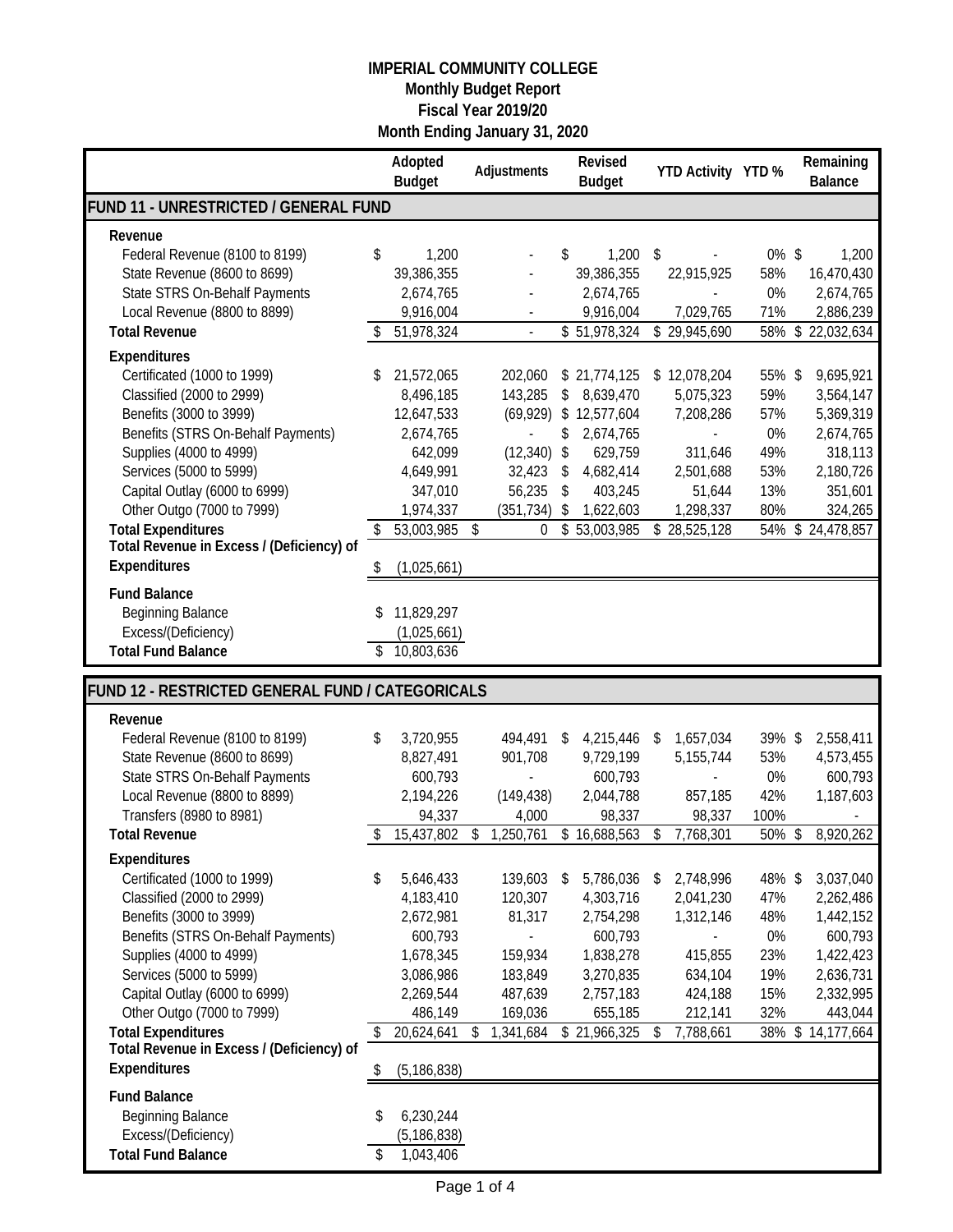|                                                                                                                                                                                                   |          | Adopted<br><b>Budget</b>                                    |            | Adjustments                    |          | Revised<br><b>Budget</b>                                       |              | YTD Activity YTD %                                    |                                           | Remaining<br><b>Balance</b>                                 |
|---------------------------------------------------------------------------------------------------------------------------------------------------------------------------------------------------|----------|-------------------------------------------------------------|------------|--------------------------------|----------|----------------------------------------------------------------|--------------|-------------------------------------------------------|-------------------------------------------|-------------------------------------------------------------|
| <b>FUND 22 - BUILDING FUND</b>                                                                                                                                                                    |          |                                                             |            |                                |          |                                                                |              |                                                       |                                           |                                                             |
| Revenue<br>Local Revenue (8800 to 8899)<br>Interfund Transfers In                                                                                                                                 |          | 344,604<br>14,218                                           |            | 896,490                        | \$<br>\$ | 344,604<br>910,708                                             | \$<br>\$     | 1,221,387<br>910,708                                  | 354% \$<br>100%                           | (876, 783)<br>(0)                                           |
| <b>Total Revenue</b>                                                                                                                                                                              | \$       | 358,822                                                     |            |                                | \$       | 1,255,312                                                      | \$           | 2,132,095                                             | 170% \$                                   | (876, 783)                                                  |
| Expenditures<br>Supplies (4000 to 4999)<br>Services (5000 to 5999)<br>Capital Outlay (6000 to 6999)                                                                                               | \$       | 162,090<br>2,226,138                                        |            | 27,420<br>(48, 288)<br>917,358 | \$       | 27,420<br>113,802<br>3,143,496                                 | -\$          | 6,445<br>28,934<br>149,917                            | 24% \$<br>25%<br>5%                       | 20,975<br>84,868<br>2,993,579                               |
| <b>Total Expenditures</b>                                                                                                                                                                         | \$       | 2,388,228                                                   | \$         | 896,490                        | \$       | 3,284,718                                                      | $\sqrt[6]{}$ | 185,296                                               | 6%                                        | \$<br>3,099,422                                             |
| Total Revenue in Excess / (Deficiency) of<br>Expenditures                                                                                                                                         |          | (2,029,406)                                                 |            |                                |          |                                                                |              |                                                       |                                           |                                                             |
| <b>Fund Balance</b><br><b>Beginning Balance</b><br>Excess/(Deficiency)<br><b>Total Fund Balance</b>                                                                                               | \$<br>\$ | 3,217,434<br>(2,029,406)<br>1,188,028                       |            |                                |          |                                                                |              |                                                       |                                           |                                                             |
| FUND 33 - CHILD DEVELOPMENT FUND                                                                                                                                                                  |          |                                                             |            |                                |          |                                                                |              |                                                       |                                           |                                                             |
| Revenue                                                                                                                                                                                           |          |                                                             |            |                                |          |                                                                |              |                                                       |                                           |                                                             |
| State Revenue (8600 to 8699)<br>Local Revenue (8800 to 8899)                                                                                                                                      | \$       | 1,074,533<br>8,000                                          |            |                                | \$       | 1,074,533 \$<br>8,000                                          |              | 463,859<br>18,365                                     | 43% \$<br>230%                            | 610,674<br>(10, 365)                                        |
| <b>Total Revenue</b>                                                                                                                                                                              | \$       | 1,082,533                                                   | $\sqrt{3}$ |                                | \$       | 1,082,533                                                      | \$           | 482,224                                               | 45% \$                                    | 600,309                                                     |
| <b>Expenditures</b><br>Certificated (1000 to 1999)<br>Classified (2000 to 2999)<br>Benefits (3000 to 3999)<br>Supplies (4000 to 4999)<br>Services (5000 to 5999)<br>Capital Outlay (6000 to 6999) | \$       | 52,956<br>432,996<br>252,306<br>257,177<br>27,943<br>64,246 |            | (29)<br>29                     | \$       | 52,956 \$<br>432,996<br>252,306<br>257,148<br>27,972<br>64,246 |              | 30,891<br>263,842<br>142,839<br>3,208<br>1,164<br>951 | 58% \$<br>61% \$<br>57%<br>1%<br>4%<br>1% | 22,065<br>169,154<br>109,468<br>253,940<br>26,808<br>63,296 |
| <b>Total Expenditures</b>                                                                                                                                                                         | \$       | 1,087,624                                                   | \$         | $\mathbf{0}$                   | \$       | 1,087,624                                                      | \$           | 442,894                                               | 41% \$                                    | 644,730                                                     |
| Total Revenue in Excess / (Deficiency) of<br><b>Expenditures</b>                                                                                                                                  |          | (5,091)                                                     |            |                                |          |                                                                |              |                                                       |                                           |                                                             |
| <b>Fund Balance</b><br><b>Beginning Balance</b><br>Excess/(Deficiency)<br><b>Total Fund Balance</b>                                                                                               | \$<br>\$ | 253,863<br>(5,091)<br>248,772                               |            |                                |          |                                                                |              |                                                       |                                           |                                                             |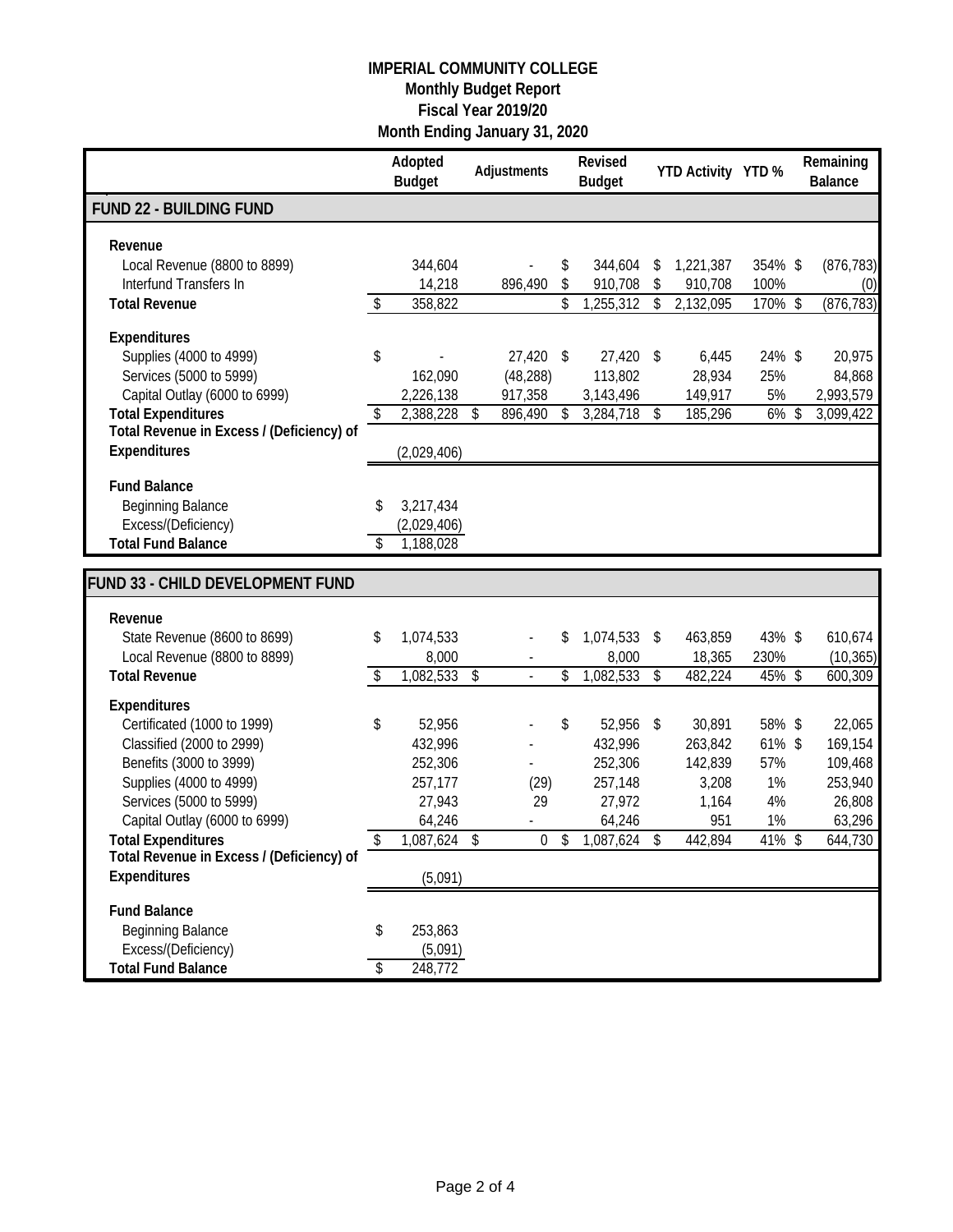|          | <b>Budget</b>                    | Adjustments                                                                                                      |          | Revised<br><b>Budget</b> |          |                  |     |                    | Remaining<br><b>Balance</b>                                                             |
|----------|----------------------------------|------------------------------------------------------------------------------------------------------------------|----------|--------------------------|----------|------------------|-----|--------------------|-----------------------------------------------------------------------------------------|
|          |                                  |                                                                                                                  |          |                          |          |                  |     |                    |                                                                                         |
|          | 1,000<br>1,000                   |                                                                                                                  | \$<br>\$ | 1,000<br>1,000           | \$<br>\$ | 3,356<br>3,356   |     |                    | (2,356)<br>(2, 356)                                                                     |
|          | 1,000                            |                                                                                                                  |          |                          |          |                  |     |                    |                                                                                         |
| \$<br>\$ | 336,392<br>336,392<br>(335, 392) | \$                                                                                                               | \$<br>\$ | 336,392<br>336,392       | \$<br>\$ |                  | 0%  |                    | 336,392<br>336,392                                                                      |
| \$<br>\$ | 335,392<br>(335, 392)            |                                                                                                                  |          |                          |          |                  |     |                    |                                                                                         |
|          |                                  |                                                                                                                  |          |                          |          |                  |     |                    |                                                                                         |
| \$<br>\$ | 650<br>650                       |                                                                                                                  | \$<br>\$ | 650<br>650               | \$<br>\$ | 548<br>548       | 84% | \$                 | 102<br>102                                                                              |
| \$<br>\$ | 54,614<br>650<br>55,264          |                                                                                                                  |          |                          |          |                  |     |                    |                                                                                         |
|          |                                  |                                                                                                                  |          |                          |          |                  |     |                    |                                                                                         |
| \$       | 19,000<br>19,000                 |                                                                                                                  | \$<br>\$ | 19,000<br>19,000         | \$<br>\$ | 19,252<br>19,252 |     |                    | (252)<br>(252)                                                                          |
| \$<br>\$ | 19,000<br>19,000                 |                                                                                                                  | \$<br>\$ | 19,000<br>19,000         | \$<br>\$ | 14,370<br>14,370 |     |                    | 4,630<br>4,629                                                                          |
|          |                                  |                                                                                                                  |          |                          |          |                  |     |                    |                                                                                         |
| \$       | (654)                            |                                                                                                                  |          |                          |          |                  |     |                    |                                                                                         |
|          | \$                               | Adopted<br>FUND 51 - CERTIFICATE OF PARTICIPATION (LRB)<br>650<br>FUND 72 - STUDENT REPRESENTATIVE FEES<br>(654) |          |                          |          |                  |     | YTD Activity YTD % | 336% \$<br>336%\$<br>0%\$<br>$\sqrt{2}$<br>\$<br>101% \$<br>101% \$<br>76% \$<br>76% \$ |